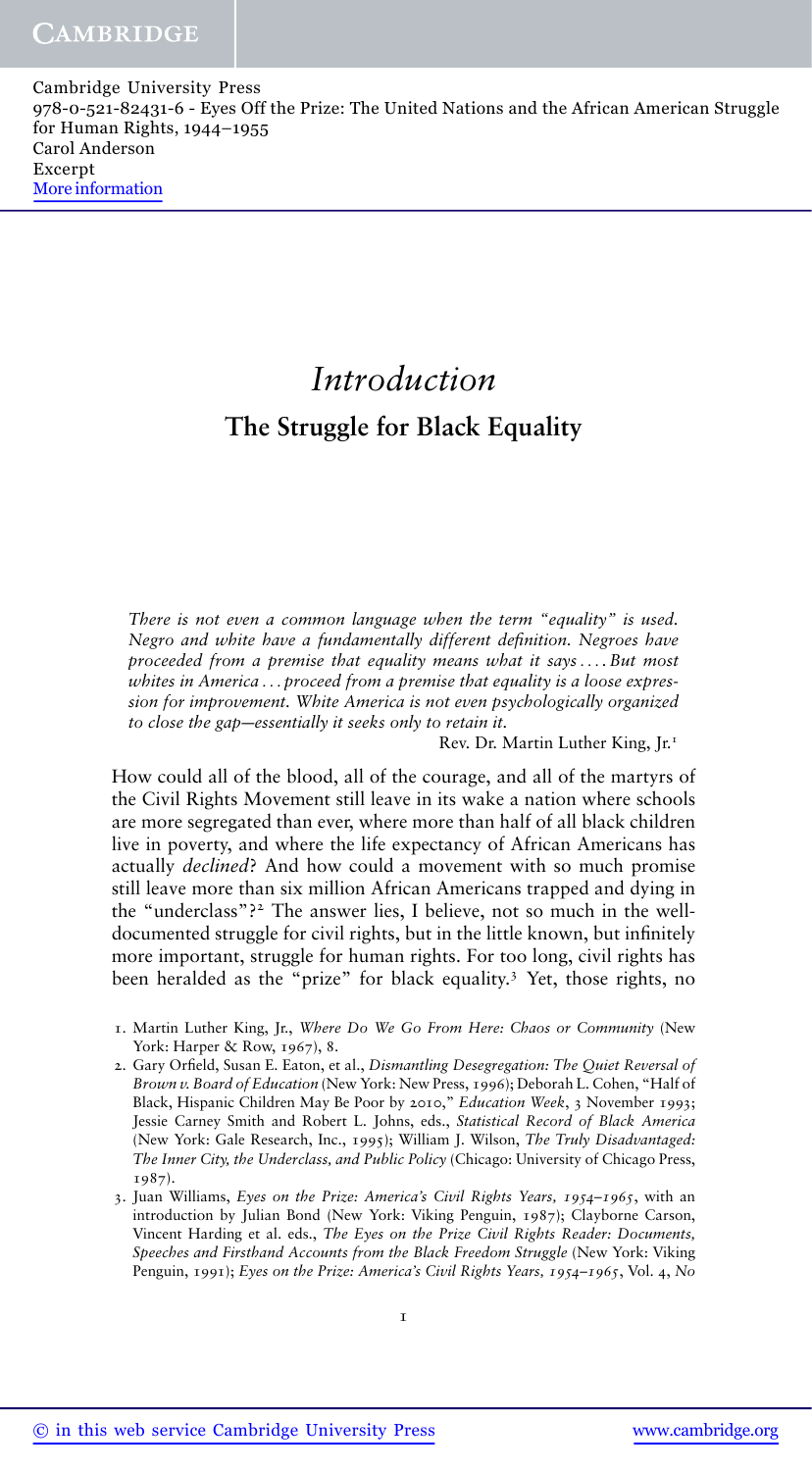### 2 *Eyes Off the Prize*

matter how bitterly fought for, could only speak to the overt political and legal discrimination that African Americans faced. Human rights, on the other hand, especially as articulated by the United Nations (UN) and influenced by the moral shock of the Holocaust, had the language and philosophical power to address not only the political and legal inequality that African Americans endured, but also the education, health care, housing, and employment needs that haunted the black community.

In fact, toward the end of the Second World War, the African American leadership, led by the National Association for the Advancement of Colored People (NAACP), had already decided that only human rights could repair the damage that more than three centuries of slavery, Jim Crow, and racism had done to the African American community. Civil rights, no matter how noble, could only maintain the gap. The NAACP, therefore, marshaled its resources – including a war chest of more than one million dollars, nearly 500,000 members, and access to power brokers throughout the world – to make human rights *the* standard for equality. Although there were other African American organizations contributing to this effort, including the black Left, none of them had the credibility, the money, and the influence to make human rights the agenda in the struggle for black equality.<sup>4</sup> Only the NAACP could do that. Yet, even with all its clout and prestige, the Association recognized that it could not singlehandedly alter the trajectory of America's sordid racial history.

The NAACP, therefore, forged important, but ultimately flawed, alliances with Eleanor Roosevelt and Harry S Truman to aid in the struggle for African Americans' human rights. Yet, whereas Roosevelt and Truman were clearly committed to some measure of civil rights, they were both unable and unprepared to fight for a world that embraced full equality for African Americans. Truman was emphatic. "'I wish to make clear,'" he told a group of black Democrats, "'that I am not appealing for social equality for the Negro. The Negro himself knows better than that, and the highest type of Negro leaders say quite frankly that they prefer the society of their own people. Negroes want justice, not social equality."<sup>5</sup>

*Easy Walk (1961–1963)*, produced and directed by James DeVinney and Callie Crossely, Blackside, Inc., 1987, videocassette.

- 4. For works that suggest a much more important role for the black Left see, Penny M. Von Eschen, *Race Against Empire: Black Americans and Anticolonialism, 1937–1957* (Ithaca, New York, and London: Cornell University Press, 1997); Gerald Horne, *Communist Front? The Civil Rights Congress, 1946–1956* (London and Toronto: Associated University Presses, 1988).
- 5. Quoted in, Harry S. Ashmore, *Civil Rights and Wrongs*: *A Memoir of Race and Politics, 1944–1994* (New York: Pantheon Books, 1994), 57.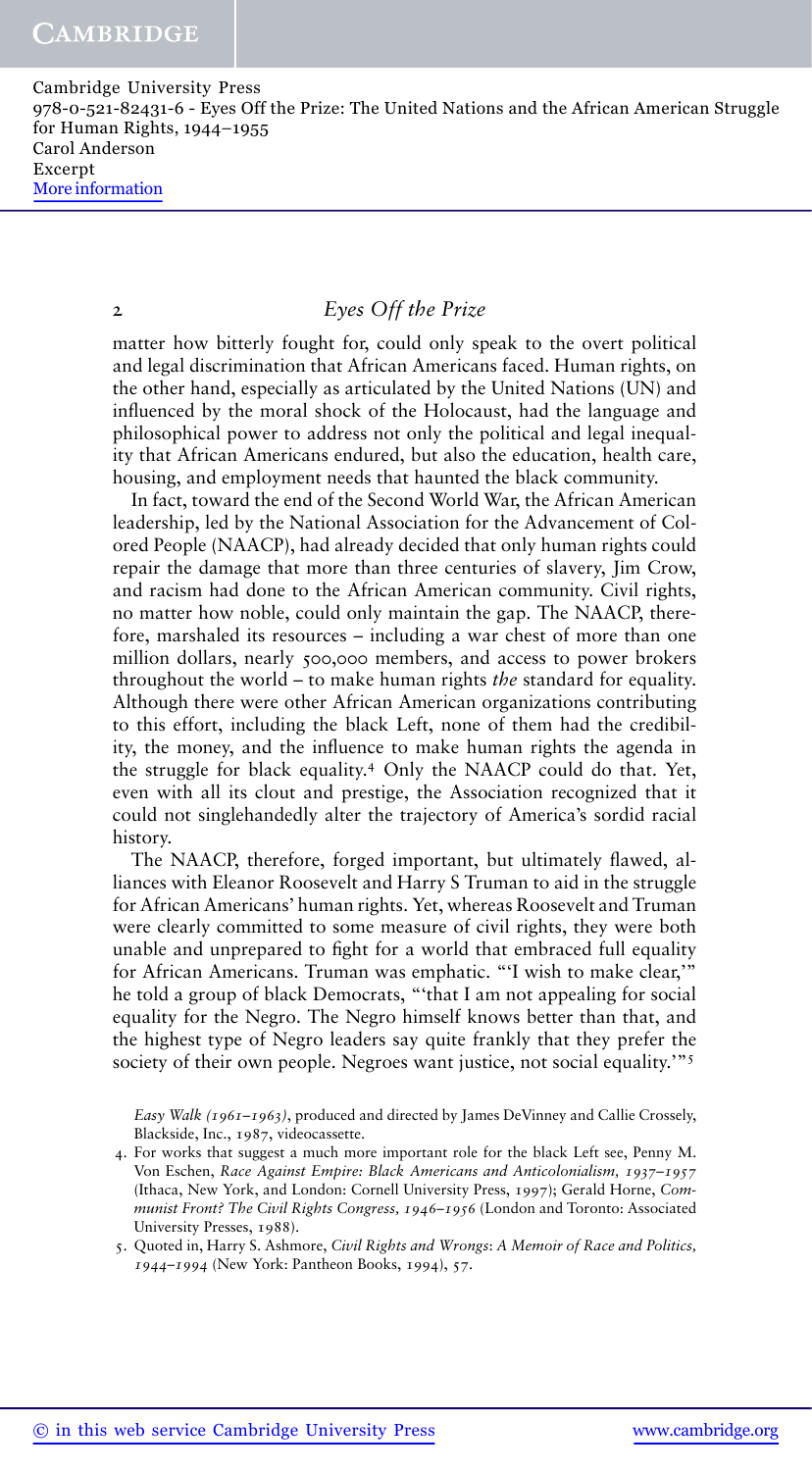#### *Introduction: The Struggle for Black Equality* 3

With this narrow philosophical framework, Truman set out to implement his vision of equality for the black community. He issued executive orders to desegregate the federal bureaucracy and the military. He commissioned a study on the status of civil rights in the United States. He also had the Justice Department support a range of desegregation cases winding through the court system. And although this was an impressive start, especially compared with the sluggish civil rights efforts of Franklin Roosevelt and Dwight Eisenhower, Truman's efforts did not even come close to what needed to be done. Instead, it becomes evident that he often engaged in the politics of symbolic equality – executive orders issued with little or no funding to finance the endeavor; powerless commissions created to once again study "the Negro problem" and give the aura of action; and directives issued from on high with no enforcement mechanism and no serious repercussions for noncompliance.

Similarly, although scholars and admirers speak glowingly about Eleanor Roosevelt's unstinting support for African American equality, she, too, was one of the masters of symbolic equality.<sup>6</sup> The stories of her battles to allow Marian Anderson to sing at the Lincoln Memorial, coupled with her act of racial defiance in a Southern Jim Crow theater, cemented Roosevelt's reputation as "a friend of the Negro." A closer examination of her actions in the UN and the repercussions of those actions for the black community, however, reveal a very different story. Thus, in her role as chair of the UN Commission on Human Rights, although she sympathized with the plight of African Americans, she was even more responsive to the public relations exigencies of the Cold War, which called for sanitizing and camouflaging the reality of America's Jim Crow democracy. She, therefore, joined with Texas Senator Tom Connally and others in an attempt to thwart a complaint to the UN charging South Africa with racial discrimination and systematic human rights violations. Roosevelt, Connally, and the other members of the U.S. delegation voiced strong concerns that, if the complaint succeeded, it would set a dangerous precedent that could ultimately lead to the United Nations investigating the condition of "negroes in Alabama."<sup>7</sup>

7. Minutes of the Tenth Meeting of the General Assembly Delegation, October 28, 1946, US/A/M/(CHR)/10, Box 60, File "US/A/M/(CHR)/1-32," *Records of the U.S. Mission*

<sup>6</sup>. See, for example, Allida M. Black, *Casting Her Own Shadow: Eleanor Roosevelt and the Shaping of Postwar Liberalism* (New York: Columbia University Press, 1996); A. Glenn Mower, Jr., *The United States, the United Nations, and Human Rights: The Eleanor Roosevelt and Jimmy Carter Eras*, Studies in Human Rights, ed. George W. Shepherd, Jr., no. 4 (Westport, Connecticut: Greenwood Press, 1979); Alpha Kappa Alpha Sorority, Inc.: National History, http://www.uca.edu/org/aka/nationalhistory.htm. Accessed May 18, 2002.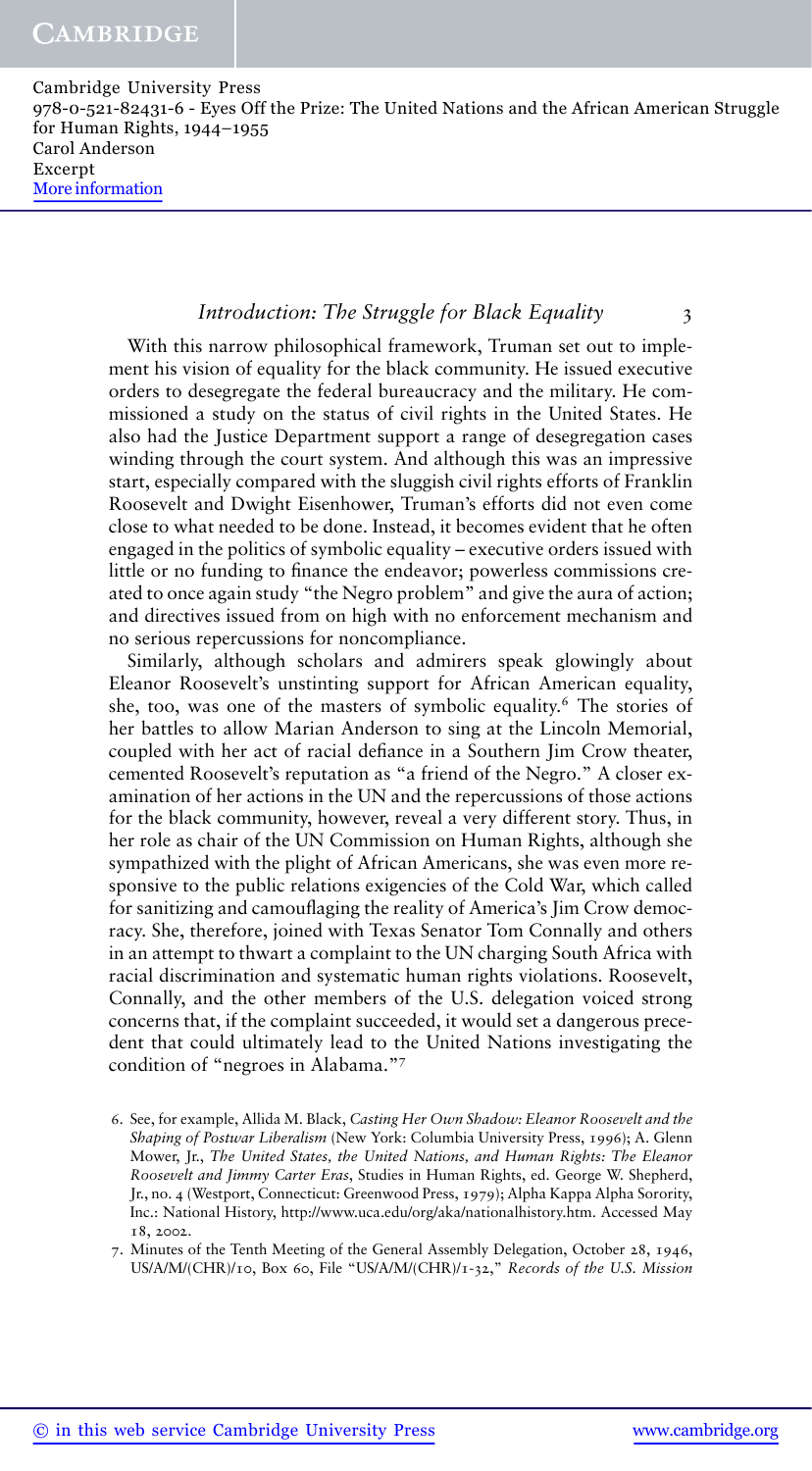#### 4 *Eyes Off the Prize*

Roosevelt also used her chairmanship and influence to manipulate the human rights treaties in ways that would shield the United States from UN scrutiny and assuage the powerful Southern Democrats, who "were afraid" that the UN's treaties just "might affect the Colored question." After all, the senators from Georgia and Texas railed, those treaties were nothing more than a "back-door method of enacting federal anti-lynching legislation."<sup>8</sup> Mrs. Roosevelt, therefore, fought for the insertion of a clause in the Covenant on Human Rights that would allow states that were in a federal system, such as Georgia, to disregard the treaty completely. Mrs. Roosevelt explained the benefits of this federal–state clause to a skeptical Southern audience as she promised that, even with a Covenant on Human Rights, the federal government would never interfere in "murder cases," investigate concerns over "fair trials," or insist on "the right to education." In essence, Eleanor Roosevelt had just assured the Dixiecrats that the sacred troika of lynching, Southern Justice, and Jim Crow schools would remain untouched, even with an international treaty to safeguard human rights.<sup>9</sup> Obviously, then, although the United States was willing to use the rhetoric of human rights to bludgeon the Soviet Union and play the politics of moral outrage that the Holocaust engendered, the federal government, even the liberals, steadfastly refused to make human rights a viable force in the United States or in international practice.<sup>10</sup>

*to the United Nations, Record Group* 84 (hereafter *RG 84*); Minutes of the Eleventh Meeting of the United States General Assembly Delegation, October 28, 1946, US/A/ M/(CHR)/11, ibid.; Minutes of the Fifteenth Meeting of the General Assembly Delegation, November 12, 1946, US/A/M/(CHR)/15, ibid.; Minutes of the Tenth Meeting of the United States Delegation to the Third Regular Session of the General Assembly, October 5, 1948, US(P) A/M/(CHR)/10, Box 60, File "US(P)/A/M/ (CHR)/1-34," ibid.

- 8. Memorandum from Ralph E. Becker [to Senator Thomas C. Hennings, Jr.], January 22, 1954, Folder 4772, *Papers of Thomas C. Hennings, Jr.*, Western Historical Manuscript Collection, University of Missouri–Columbia, Columbia, Missouri (hereafter *Hennings* Papers); Fisher to Rusk, memo, January 19, 1950, Box 8, File "Genocide (folder 1 of 2)," Lot File 55D429, *General Records of the Department of State, Record Group 59* (hereafter *RG 59*).
- 9. "Statement to the Press by Mrs. Franklin D. Roosevelt on the 'Federal State' Clause of the Covenant on Human Rights," press release, June 6, 1952, Box 4588, File "Human Rights Commission, undated," *Papers of Eleanor Roosevelt,* Franklin D. Roosevelt Presidential Library, Hyde Park, New York (hereafter *Roosevelt Papers*); Lowell Limpus, "UN Pact Won't Clash with States' Rights, Says Mrs. Roosevelt," June 9, 1952, found in Box 626, File "UN Secur. Council 'Commission on Human Rt. of the Econ. & Soc. Coun.,'" *Republican National Committee Newspaper Clippings,* Dwight D. Eisenhower Presidential Library, Abilene, Kansas (hereafter *RNC*); Walter White to Jacob Javits, March 6, 1952, Box 117, File "Bills: McCarran Bill—General—1950–52," *Papers of the National Association for the Advancement of Colored People,* Library of Congress, Washington, D.C. (hereafter *Papers of the NAACP*).
- 10. David P. Forsythe, "Human Rights in U.S. Foreign Policy: Retrospect and Prospect," *Political Science Quarterly* 105:3 (Autumn 1990), 435–54; Louis Henkin, "U.S.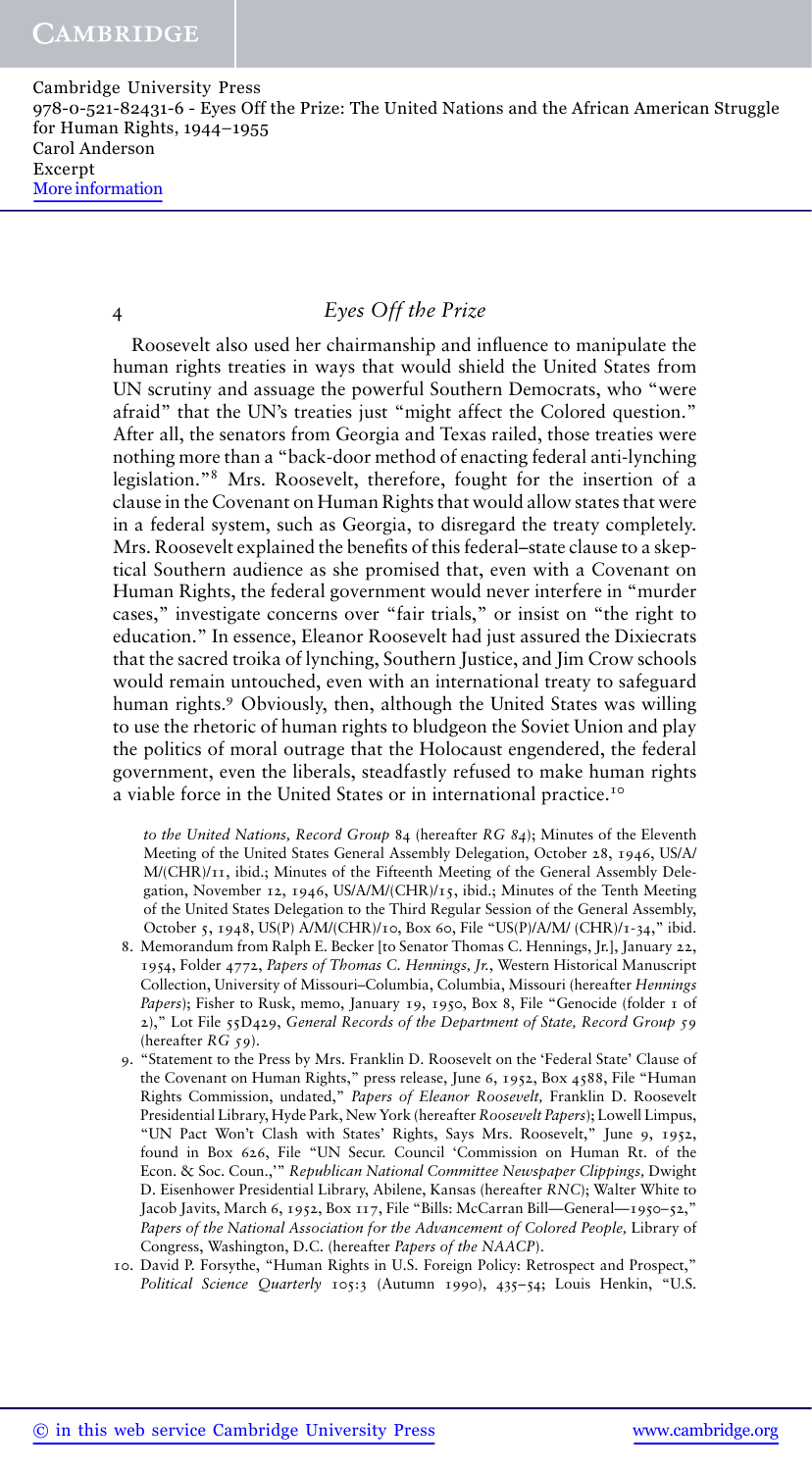#### *Introduction: The Struggle for Black Equality* 5

The international struggle for African Americans' human rights thus became entangled in the entrenched power of the Southern Democrats and the shallowness of white liberal commitment to black equality. The struggle was ultimately destroyed, however, by the Cold War and the anti-Communist witch hunts, which compromised the integrity of the black leadership, twisted the definition of human rights into the hammer and sickle, and forced the NAACP to take its eyes off the prize of human rights.

Mary Dudziak, Michael Krenn, and Thomas Borstlemann have ably demonstrated how the Cold War muddied U.S. foreign policy and compelled the federal government to make several grudging but key concessions on the civil rights front to quell mounting international criticism.<sup>11</sup> The Cold War, however, affected much more than the federal government's half-hearted, but necessary, response to black inequality.

The Cold War also systematically eliminated human rights as a viable option for the mainstream African American leadership. During the McCarthy era, human rights and the United Nations became synonymous with the Kremlin and the Soviet-led subversion of American democracy. The Southern Democrats and isolationist Republicans joined together and denounced rights, such as housing and health care, as foreign to all liberty-loving Americans and inspired by the scourge of Marxist dogma. Although the right wing's anti-Communist fulminations were to be expected, elements of those basic sentiments were shared across the ideological spectrum. Eleanor Roosevelt, for example, also made the political distinction between the revered political and legal rights emanating from Western thought, such as the right to free speech, and the untried, untested, and unwashed economic and social rights that seemed so dear to the Soviets and other communists. Truman and his advisors agreed and tried desperately to rein in or at least neutralize the UN's human

Ratification of Human Rights Conventions: The Ghost of Senator Bricker," *American Journal of International Law* 89:2 (April 1995), 341–50; Dorothy Q. Thomas, "We Are Not the World: U.S. Activism and Human Rights in the Twenty-First Century," *Signs: Journal of Women in Culture and Society* 25:4 (2000), 1121–24; Sandy Vogelgesang, "Diplomacy of Human Rights," *International Studies Quarterly* 23:2 (June 1979),  $230 - 35.$ 

11. Mary L. Dudziak, *Cold War Civil Rights: Race and the Image of American Democracy*, Politics and Society in Twentieth-Century America, eds. William Chafe, Gary Gerstle, and Linda Gordon (Princeton, New Jersey and Oxford: Princeton University Press, 2000); idem, "Desegregation as a Cold War Imperative" *Stanford Law Review* 41:1 (November 1988), 61–120; Michael L. Krenn, *Black Diplomacy: African Americans and the State Department, 1945–1969* (Armonk, New York: M. E. Sharpe, 1999); Thomas Borstlemann, *The Cold War and the Color Line: American Race Relations in the Global Arena* (Cambridge, Massachusetts and London: Harvard University Press, 2001).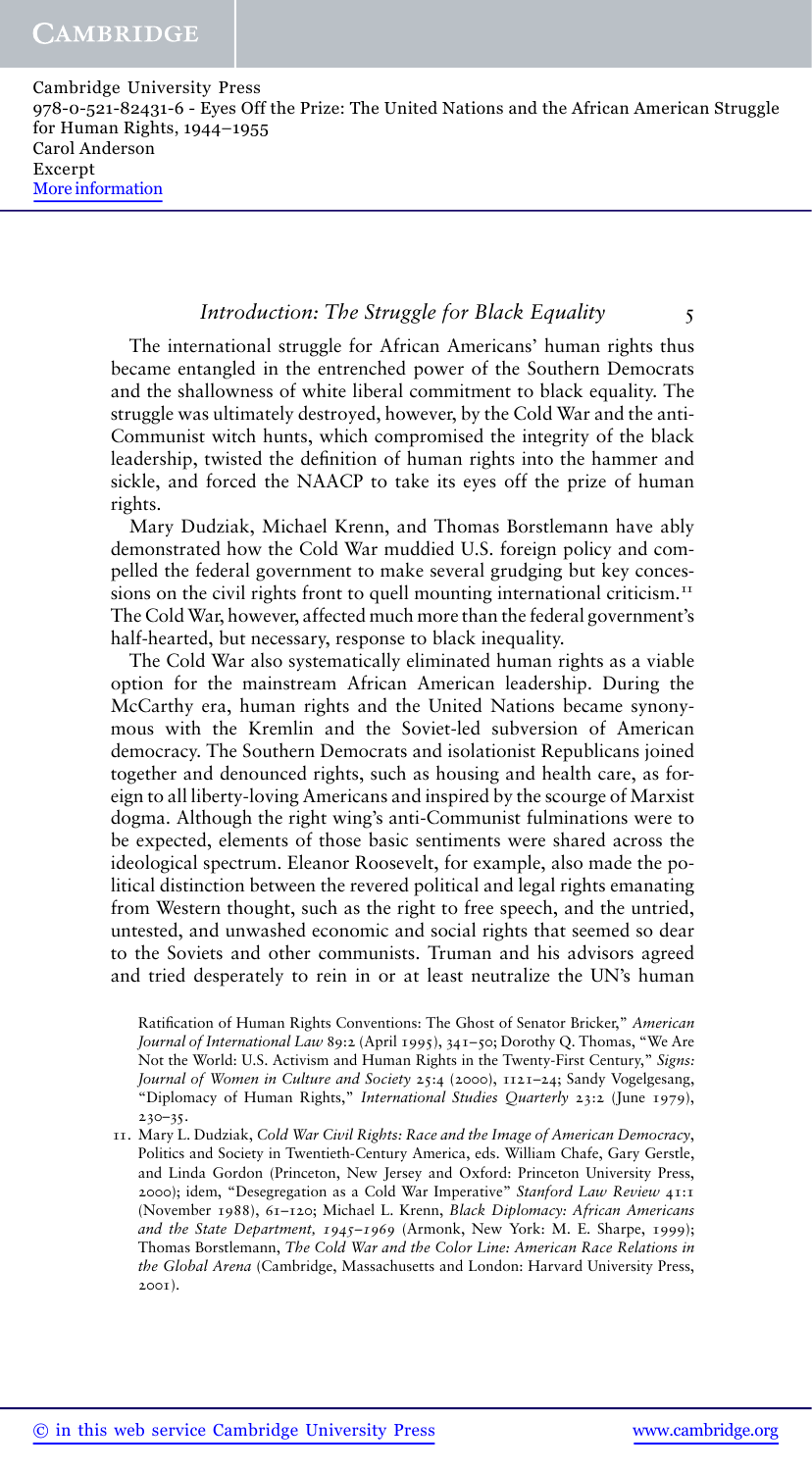### 6 *Eyes Off the Prize*

rights initiatives and to supplant the international community's expansive definition of human rights with one that included only a small number of political and legal rights.

As bad as this situation was, it got decisively worse when the Eisenhower administration came to power in 1953. With no firm commitment to either the UN, human rights, or African Americans and pressured by the right wing to jettison all of the covenants on human rights or risk the Damocles' sword of the Bricker Amendment, which would have turned the president into a mere figurehead, Eisenhower and his secretary of state, John Foster Dulles, eagerly announced that the United States had decided to abandon the human rights declarations and treaties altogether, because, in addition to being impractical, those treaties harbored communistic ideas and were a direct threat to the basic liberties protected by the Constitution.

With the presidents, the Senate, and even some liberals identifying the economic and social rights provisions of the UN's treaties as a "Soviet Trojan Horse," the foundation for true black equality was now roundly repudiated as subversive, communistic, and even treasonous.<sup>12</sup> The NAACP was caught. To push further for human rights was to risk all of the dangers that being labeled a "communist front" entailed. Moreover, because a fight for human rights exposed the depths of America's flawed democracy to the world, it also served as a ready-made propaganda weapon for the Kremlin, which, when wielded, would then only reaffirm the insidious allegations about the NAACP's communist bent. On the other hand, to jettison human rights was to leave the black community with only the hope of civil rights, which the NAACP's own analysis made clear was not enough to rectify the destruction that centuries of human rights violations had caused. As wholly inadequate as civil rights may have been, however, they carried the protection of being firmly rooted in American tradition and the Bill of Rights.

The NAACP clearly stood at the proverbial crossroads. Pressured by the image-conscious demands of the Cold War; hounded by white liberal allies to turn toward more traditional, pragmatic goals; thrown off course by internal dissension and power plays; distracted by battles with the Communist Party, USA; chastened by the telling example that the U.S. government was making of the black Left; and hopeful that its legal strategy would be more than enough to bring about equality, the NAACP opted to reincarnate itself as an "American organization" and retreat from the struggle for human rights.

12. Quoted in, Rowland Brucken, "A Most Uncertain Crusade: The United States, Human Rights and the United Nations, 1941–1954," (Ph.D. diss., Ohio State University, 1999), 233.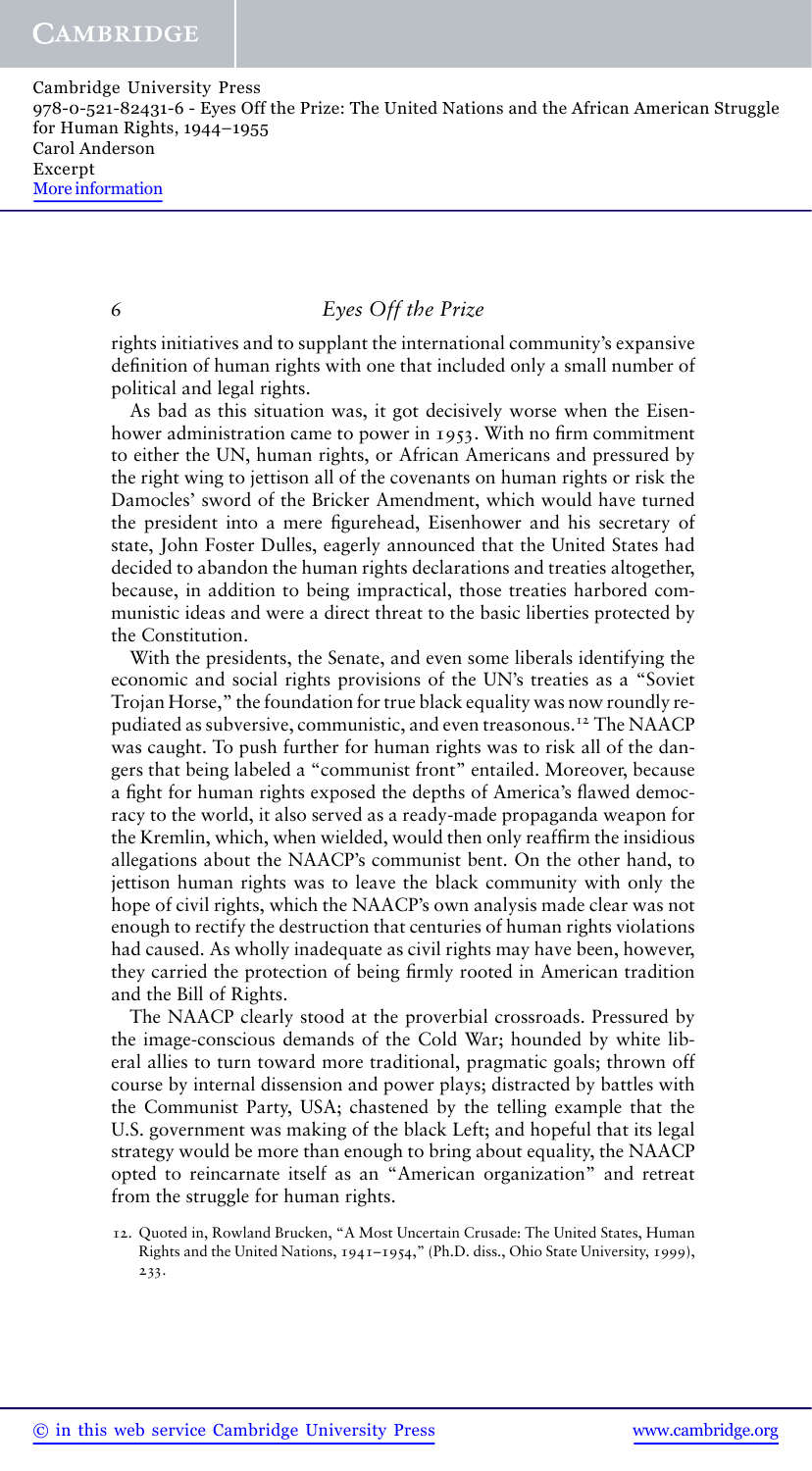### *Introduction: The Struggle for Black Equality*  $\frac{7}{7}$

The results were devastating. The fight for black equality was now limited to the narrowly confined, traditional arena of political rights and the "Soviet-tainted" goal of economic and social rights – even though essential for true black equality – was overtly removed from the NAACP's agenda. And because the African American Left was destroyed by its own strategic blunders and the McCarthy witch hunts, there was no countervailing force, no matter how small, to balance the NAACP's forced retreat. The remaining black leadership could therefore only envision a civil rights, not a human rights, movement and would soon discover that blacks in the northern slums could not be freed by hymns, protest marches, or Supreme Court decisions. This would be one of the most tragic, but not yet explored, legacies of the Cold War. Until now.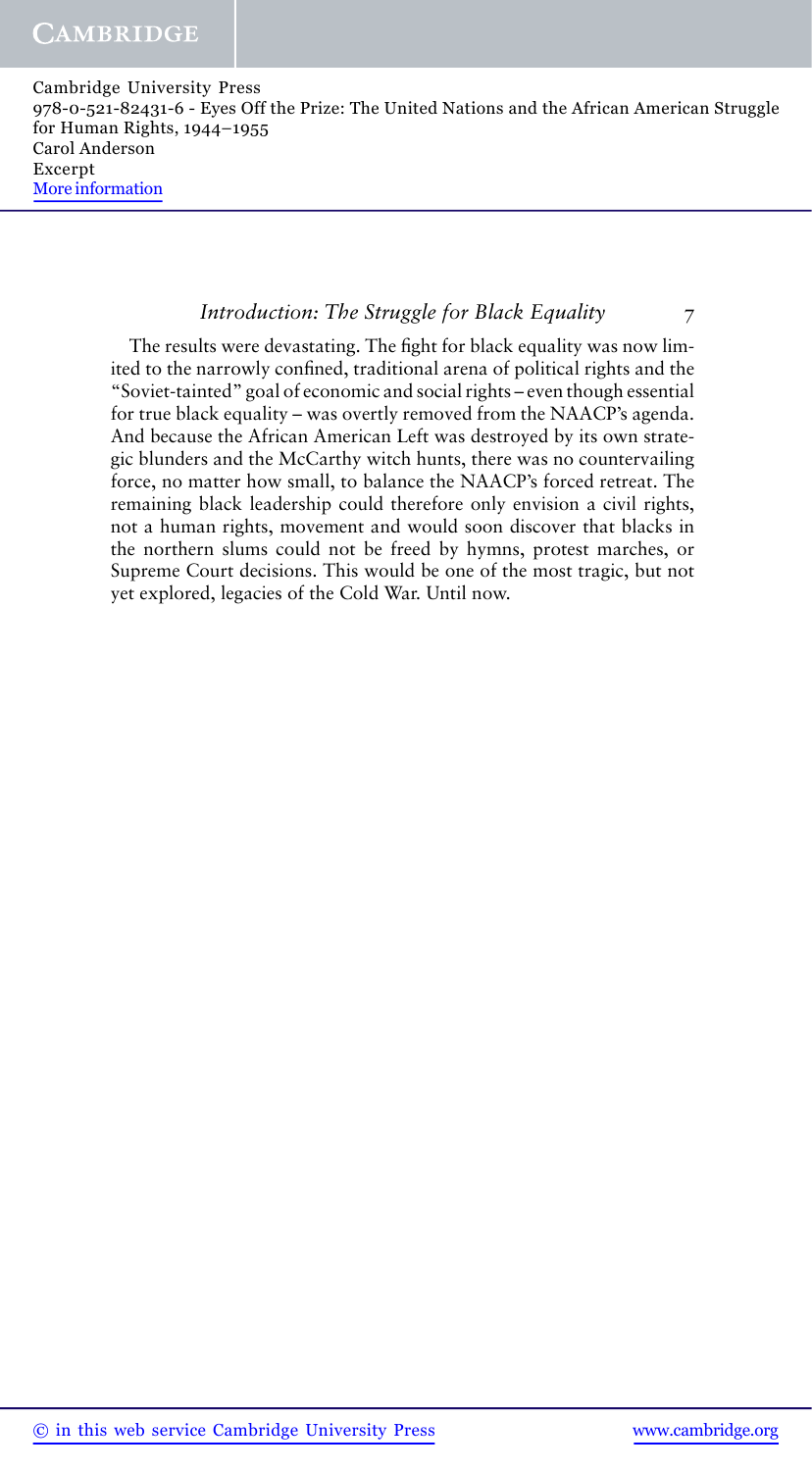# **1**

## *Beyond Civil Rights*

### **The NAACP, the United Nations, and Redefining the Struggle for Black Equality**

#### *Power concedes nothing without a demand. It never did and it never will.* Frederick Douglass<sup>1</sup>

War loomed. This time, however, African Americans were determined that there would be no repeat performance of the First World War's broken promises. As they well knew, and as Walter White, executive secretary of the NAACP, reminded them, their only "reward" for postponing the fight for equality in 1917 was to be "lynched and even burned at the stake" in 1919. Hardened by the "bitter green" memories of that betrayal, White vowed that during the Second World War, African Americans would not back down "one iota" from their demands for full equality.<sup>2</sup> That trenchant spirit led labor leader A. Philip Randolph to announce that "'American democracy is a failure. It is a miserable failure.'"<sup>3</sup> Instead of constitutional rights and guarantees, Randolph asserted that African Americans were flogged by Jim Crow and lynching; disfranchised by poll taxes and white primaries; suffocated by "goodwill and a white God"; and

- 1. Frederick Douglass, *Two Speeches by Frederick Douglass: One on West India Emancipation Delivered at Canandaigua, Aug. 4th, and the Other on the Dred Scott Decision, Delivered in New York, on the Occasion of the Anniversary of the American Abolition Society, May 1857* (Rochester, New York: C. P. Dewey, [1857?]), 22.
- 2. "Fight for Liberties Here While Fighting Dictators Abroad, Says N.A.A.C.P.," December 12, 1941, Part 1, Reel 14, *Papers of the NAACP: 1909–1950* (Washington, DC: University Publications of America, 1982), microfilm (hereafter *NAACP*); "Address by Walter White, Secretary, at the Closing Session of the Thirty-First Annual Conference of the National Association for the Advancement of Colored People," June 23, 1940, *The Papers of Eleanor Roosevelt, 1933–1945,* Reel 19 (Frederick, Maryland: University Publications of America), microfilm (hereafter *Roosevelt)*; Minutes of the Meeting of the Board of Directors, December 8, 1941, Part 1, Reel 3, *NAACP*.
- 3. Quoted in, Roi Ottley, *New World-A-Coming,* The American Negro: His History and Life Series, ed. William Loren Katz (Cambridge, Massachusetts: Riverside Press, 1943; reprint New York: Arno Press and the *New York Times,* 1968), 252 (page numbers refer to reprint edition).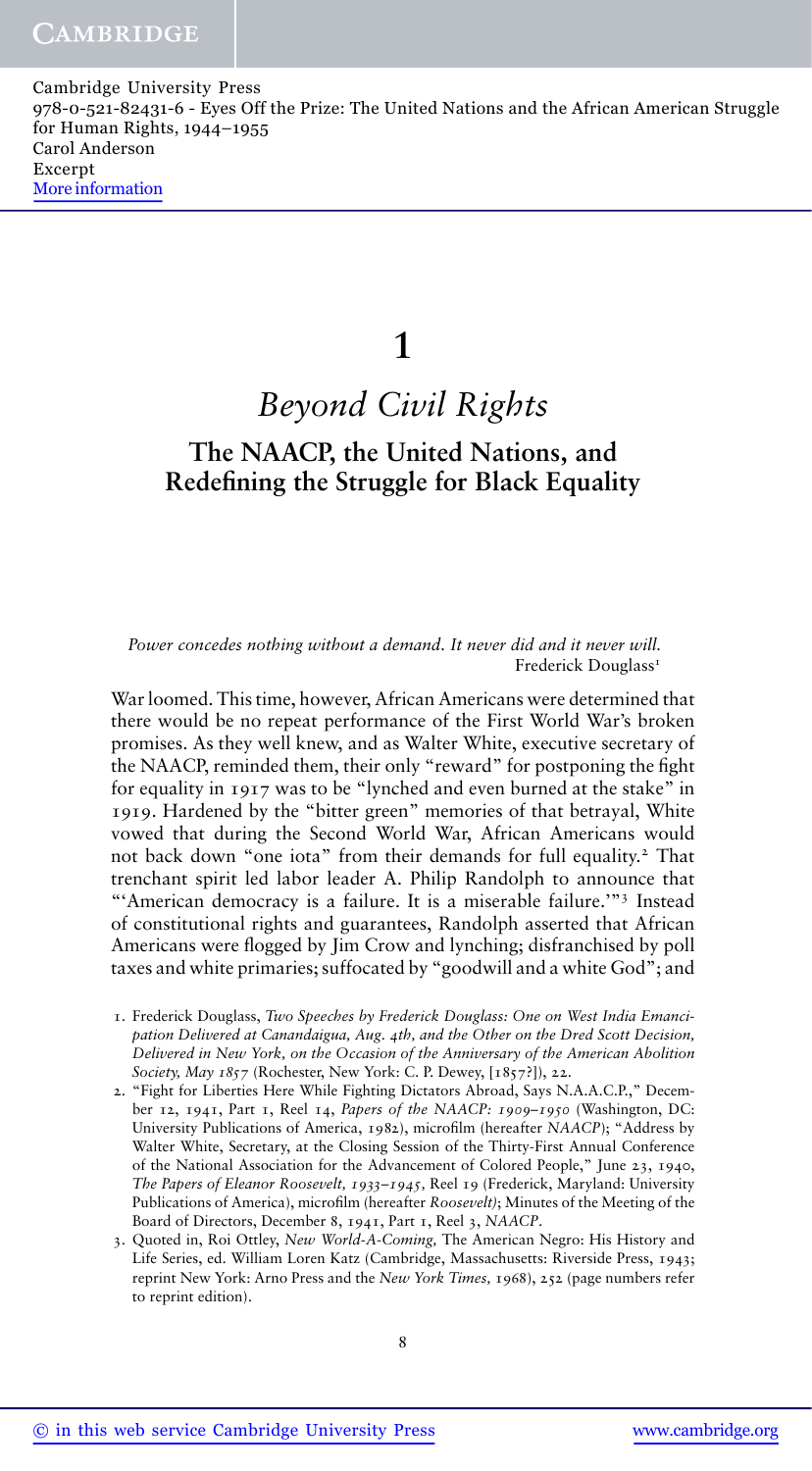#### *Beyond Civil Rights* 9

impoverished by "charity," when all they wanted was equality – social, political, religious, and economic equality.<sup>4</sup>

For the black leadership, America's "limited and racial and divisible democracy" became all the more intolerable as the United States prepared to wage war against the Nazis and the doctrine of white supremacy.<sup>5</sup> It was simply incomprehensible to Walter White how the United States could "fight a war for freedom" with a Jim Crow army.<sup>6</sup> Nor could he find any rational, sane reason why U.S. military officers would tell "the British ... that all Negroes have tails, that they are savage, diseased, illiterate and will rape their women" and not expect black soldiers to become "embittered" and question who the real "enemy" was. "It is tragic," White noted, "that the Civil War should be fought again while we are fighting a World War to save civilization."<sup>7</sup>

The arsenal of democracy's "whites only" hiring policy inspired similar disgust. An NAACP report noted that, "as late as the summer of 1942, only three percent of the people working in war industries were colored. Only when there was virtually no one else to hire" and "almost every other labor source was exhausted" were African Americans even considered.<sup>8</sup> As a result, of 29,215 defense contract employees in the New York area, "only 142 were Negroes." In St. Louis, with a population of more than 100,000 African Americans, 56 defense factories "employed an average of three Negroes" each.<sup>9</sup>

During the First World War, for the sake of unity, African Americans would tacitly agree to "close ranks," set aside their "special grievances," and quietly endure this type of blatant discrimination.<sup>10</sup> The Second World War, however, evoked a very different response. Harlem's

- 4. Call to "We Are Americans, Too" Congress, enclosure, A. Philip Randolph to Rayford Logan, March 17, 1943, Box 181-7, Folder 1, *Rayford Logan Papers*, Manuscript Division, Moorland-Spingarn Research Center, Howard University, Washington, DC (hereafter *Logan Papers-MSRC*).
- 5. A. Philip Randolph quoted in, Ottley, *New World-A-Coming,* 252.
- 6. Walter White to Arthur Spingarn, March 23, 1945, Box 94-8, Folder 181, *Arthur B. Spingarn Papers,* Manuscript Division, Moorland-Springarn Research Center, Howard University, Washington, DC (hereafter *Spingarn Papers*).
- 7. "Observations and Recommendation of Walter White on Racial Relations in the ETO [European Theater of Operations]." February 11, 1944, Reel 19, *Roosevelt*.
- 8. "Factual Supplement: A Program for Progress in Race Relations: NAACP Legal Defense and Educational Fund, Inc.," enclosure of copy of proposal to the Ford Foundation, Walter White to Eleanor Roosevelt, June 25, 1951, Box 3338, File "NAACP, 1951," *Roosevelt Papers*.
- 9. Ottley, *New World-A-Coming*, 289–90.
- 10. David Levering Lewis, *W. E. B. Du Bois: Biography of a Race, 1868–1919* (New York: Henry Holt and Company, Inc., 1993), 556; Charles Young to Arthur B. Spingarn, November 5, 1917, Box 94-8, Folder 189 *Spingarn Papers*.